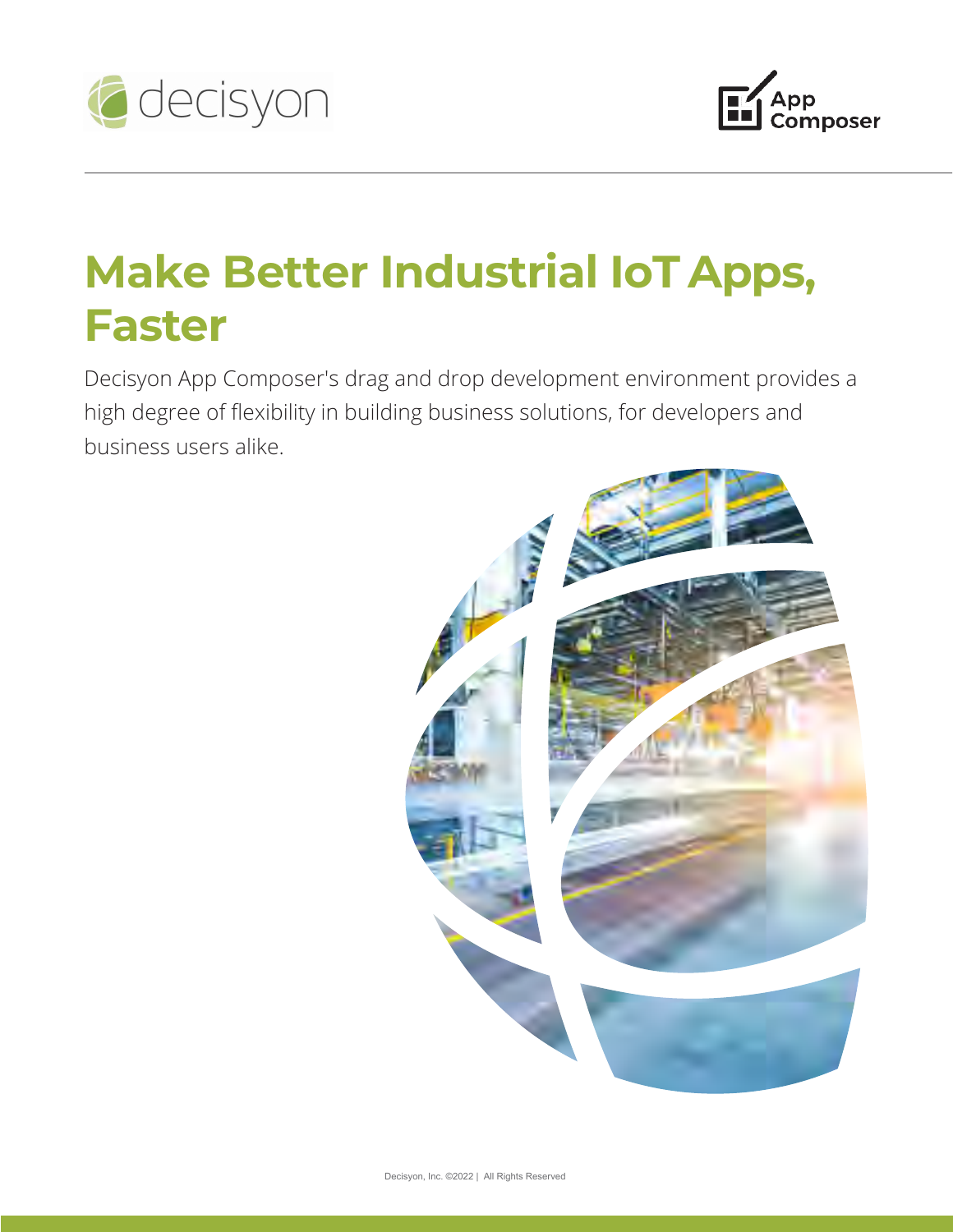



**Decisyon App Composer (DAC) is a visual "drag and drop" development environment for rapidly building Industrial Internet of Things (IIoT) applications – coding optional.**

- DAC provides a plethora of services out-of-the-box such as digital connectivity, BI, advanced analytics, workflow collaboration, alerting and execution. It also leverages all the services of the underlying IoT Platforms as a Service (PaaS) to accelerate the creation of smart digital solutions.
- DAC is designed from the ground up to enable businesses to easily develop and modify scalable industrial grade IIoT solutions that run on any Industrial IoT Platform such as AWS, Microsoft Azure, Predix.
- DAC frees you from monolithic, hard-coded products that utilize lengthy and costly development cycles.
- It gives non-technical people the ability to rapidly build solutions with in-the-box products.

| $\equiv$         | decisyon          |                    |                                      |                             |                   |                       |      |                        |                |                      |            |            |                                     | e              | G<br>м                 |
|------------------|-------------------|--------------------|--------------------------------------|-----------------------------|-------------------|-----------------------|------|------------------------|----------------|----------------------|------------|------------|-------------------------------------|----------------|------------------------|
| PLANTS HAP<br>Ŀ, | LINE BOARD.       | DAILY BOARD        | ORACEY SOLED                         |                             | SAFETY DAILY DATA | MACHINE ADMINISTRATOR |      |                        |                |                      |            |            |                                     |                |                        |
| Latina   Line 1  | two:<br>ö         | 17/04/2018<br>$\;$ |                                      |                             |                   |                       |      |                        |                |                      |            |            |                                     |                | 10 giu 2018   00:03:28 |
| Safety / Quality | Performance       | Waste              |                                      | Downtime                    |                   |                       |      |                        |                |                      |            |            |                                     |                |                        |
| PRODUCTION   Jul |                   |                    |                                      |                             |                   |                       | OEE  |                        |                |                      |            |            |                                     |                |                        |
| <b>ACTUAL</b>    | 16.336.993        |                    |                                      | <b>PLANED</b><br>22.909.773 |                   |                       |      | Freeper 1              | 50,595%        | ox.                  | 22.592%    | 59.876 N   | 3 065 %                             | $0\lambda$     | 100                    |
|                  |                   |                    |                                      |                             |                   |                       |      | Freezer 2              | 41.605%        | 68                   | 21.41.9    | 33,187.5   | 3.999 N                             | ox.            | D                      |
|                  |                   |                    |                                      | 71%                         |                   |                       |      | Treater I              | 87.524 N       | 84.095 N             | 72.738.%   | 45.003 N   | 11.000.5                            | <b>CALL</b>    | 66                     |
| OLE              |                   |                    |                                      |                             |                   |                       |      | <b>Energy 4</b>        | 50.972 N       | 76.029 N             | 71.183 N   | 50,842 %   | 10,892%                             | <b>CAL</b>     |                        |
| 100<br>75        | 21.8              | 25%<br>318         | 75%                                  | 75%                         | 75%               | 75%                   |      | Kuga Robert            | 54.979 N       | 64.957%              | 25.627 N   | 32.547 N   | 42,261.57                           | 68             | 40                     |
| 50<br>25.        | 47%               |                    | 26%                                  | 25.5                        | 12%               |                       |      | <b>Lapping Machine</b> | <b>ON</b>      | (0.8)                | 0.8        | 0.6        | $\langle \hat{q}   \hat{q} \rangle$ | 0 <sup>k</sup> | $20\,$                 |
| $\circ$          |                   |                    |                                      |                             |                   | ox.                   |      | Packer                 | 58.16%         | \$7,054 N            | 27.791%    | 43,754 %   | 54,424.67                           | $\mathbf{a}$   |                        |
|                  | Mon               | Tot                | Wed<br>$-$ OLE Target $X = 0$ LE $X$ | Thu                         | Fri               | Sat                   |      |                        | Min            | $\tau_{\rm eff}$     | <b>Wed</b> | <b>Thu</b> | Fri.                                | 5a             |                        |
|                  |                   |                    |                                      |                             |                   |                       |      |                        |                |                      |            |            |                                     |                |                        |
| ACTION E         |                   |                    |                                      |                             |                   |                       |      |                        |                | CHAT                 |            |            |                                     |                |                        |
| DATE             | MACHINE           | ACTION             | OWNER                                | DUE DATE                    | STATUS            | CONTEXT               | LATE | EDIT                   | <b>CLOSE</b>   | <b>Dieta mexique</b> |            |            |                                     |                |                        |
| 23/02/2018       | Kuga Robert       |                    |                                      | 23/02/2018                  | Open              | Performance           | ٠    | ,                      | $\pmb{\times}$ |                      |            |            |                                     |                |                        |
| 23/02/2018       | <b>Kuga Robot</b> |                    |                                      | 24/02/2018                  | Open              | Performance           | ٠    | I                      | $\pmb{\times}$ | ø                    |            |            |                                     | Cancel         | Send                   |
| 23/02/2018       | Kuga Robet        |                    |                                      | 23/02/2018                  | Open              | Performance           |      | I                      | $\pmb{\times}$ |                      |            |            |                                     |                |                        |
| 01/02/2018       | Water Jet Machine |                    |                                      | 14/02/2018                  | Open              | Performance           |      | ,                      | $\pmb{\times}$ |                      |            |            |                                     |                |                        |



**DAC eliminates long software development cycles and delays, allowing you to spend more time deploying end-to-end solutions, solving business challenges, optimizing processes and identifying new opportunities that put you ahead of the competition.**

- DAC maximizes the productivity of your developers throughout the entire software development cycle.
- You can deploy Decisyon App Composer on different cloud services, host your solutions on nearly any public or virtual private cloud, other PaaS platforms, or on premises in your own data center.
- DAC empowers everyone to visually build solutions leveraging all underlying PaaS services and capabilities.
- It accelerates time to develop, deploy andachieve your desired business outcomes.

**"Decisyon is delivered 'out of the box' with key edge analytics, KPIs, BPM, workflows, reports and collaboration tools that work the way manufacturing does."**

- WCM manager, Pharma Company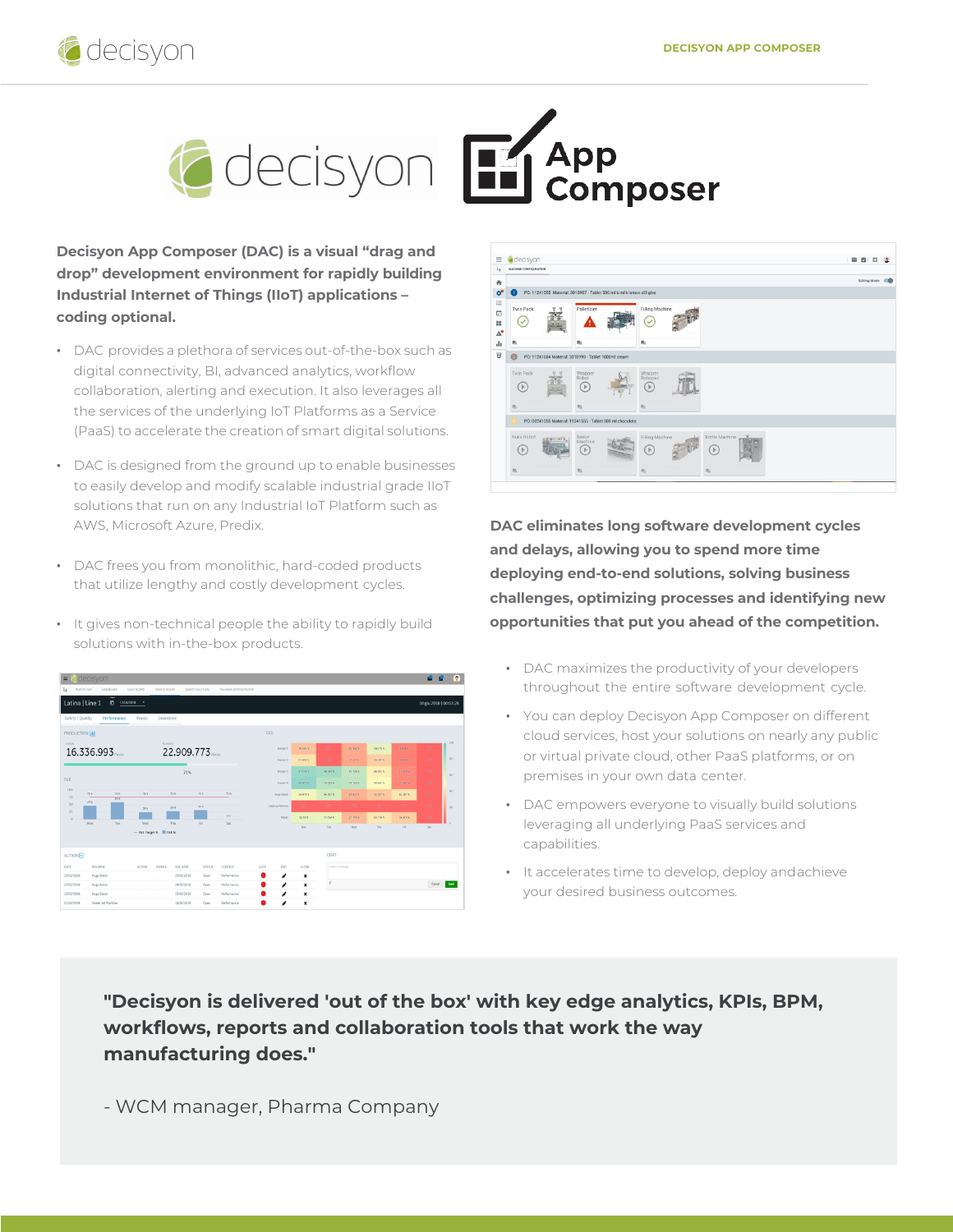

## **Deliver IIoT Applications, Fast**

**We provide everything you need for the entire IoT journey – from sensor data ingestion and aggregation to insight, decision and action. Pull together and orchestrate relevant data and microservices fromyour connected devices, cloud services, business systems, social media and other channels for analysis at the right time.**

- Decisyon App Composer™ (DAC) is a no code, visual "drag and drop" developmentenvironment.
- With DAC you can rapidly build Industrial Internet of Things (IIoT) applications.
- DAC enables you to easily design and modify scalable industrial grade IIoT solutions that run on any PaaS.
- Create apps in days, not weeks or months.

| Tasks management        |                     |                                           |                                |                |                         |               | $\equiv$                          | 冊<br>$\equiv$  |
|-------------------------|---------------------|-------------------------------------------|--------------------------------|----------------|-------------------------|---------------|-----------------------------------|----------------|
| <b>〒 Filters</b>        | $\times$            | New                                       |                                |                | Standby                 |               | Closed                            |                |
| Contained text          |                     | $\overline{2}$                            | In progress                    | $\overline{2}$ |                         | $\mathbf{1}$  |                                   | $\overline{2}$ |
|                         | Q                   | Issue Rome-L01/11:00 - 12:00<br>$\approx$ | Issue Rome-L01(11:00 - 12:00   | $\mathcal{U}$  | Alert T48               | $\mathcal{U}$ | Issue Rome-L01(10:00 - 11:00      | Ø              |
|                         |                     | Issue                                     | Issue                          |                | Storm shutdown          |               | Issue                             |                |
| Spaces                  |                     | HertMert. (3 ns 12,2012)   2              | Plane Maine, Chemical contract |                | FeldMark. Continuums. & |               | Plant Maint (C) PER 12, 2019 211. | $\frac{2}{3}$  |
| Search a space.         | $\scriptstyle\rm w$ | Issue Rome L01(12:00 - 13:00              | Issue Rome-L01(09:00 - 10:00   |                | Create a new task       |               | Issue Rome-L01/12:00 - 14:00      |                |
| Assigned to ree         |                     | $\infty$<br><b>Issue</b>                  | Issue                          | ×              |                         |               | Isson                             | ¥              |
|                         |                     |                                           |                                |                |                         |               |                                   |                |
| Volid                   | ۰Ó                  | Plant Maint. Orm 12, 2013.11.             | Plant Maint. Orm 12, 2011 211. |                |                         |               |                                   |                |
| Invalid                 | ಾ                   | Create a new task.                        | Create a new task              |                |                         |               | Create a new tank                 |                |
| Archived                | $\Box$              |                                           |                                |                |                         |               |                                   |                |
|                         |                     |                                           |                                |                |                         |               |                                   |                |
| Order by                |                     |                                           |                                |                |                         |               |                                   |                |
| Priority                | $\sim$              |                                           |                                |                |                         |               |                                   |                |
|                         |                     |                                           |                                |                |                         |               |                                   |                |
|                         | $\scriptstyle\rm w$ |                                           |                                |                |                         |               |                                   |                |
| Order type<br>Ascending |                     |                                           |                                |                |                         |               |                                   |                |

**Bring Your Own Data: Connectors, API & Service Orchestration**

- Ingest and operate on IoT real-time data using Decisyon Smart Gateway, together with the structured and nonstructured data required to manage a full business process.
- Use predefined connectors for over 30 SQL and NoSQL databases.
- Connect to Web Services (REST and SOAP) and Flat files (Excel, CSV and XML).
- Leverage data federation and HROLAP multidimensional cube to slice and dice your data.



#### **Workflows, Rules and Learning – Enhance Your Own Processes**

- Digitize and recreate your production process.
- Unify and automate your business rules intoa single environment.
- Extract actionable insight and rapidly take action.

| decisyon<br>π                                 |                                                                                                        | 802<br>a                                  |
|-----------------------------------------------|--------------------------------------------------------------------------------------------------------|-------------------------------------------|
| 'n.<br>SUGGESTIONS<br><b>MATINATIVE GRAPH</b> | MAP MONTORING<br>HEEDEY<br>COMMARE                                                                     |                                           |
|                                               | $\checkmark$                                                                                           |                                           |
| TEMPERATURE<br>$23.96 -$                      | CO <sub>2</sub><br>01-10-2018 22:24:00<br>$\omega$ 602 mm                                              | $\overline{p}$                            |
| warws ports<br>42.36.                         | 7.25<br>----------------<br>-----                                                                      |                                           |
| AIR QUALITY<br>42 <sub>2</sub>                | 6.76<br><b>Video</b>                                                                                   |                                           |
|                                               | $\sim$                                                                                                 |                                           |
|                                               |                                                                                                        |                                           |
| CO3                                           | BOX 9<br>1/2<br>12.00<br>15.95<br>21.00<br>18.08                                                       | LATINA - VAN NEIDYL (NAME) 1.             |
| <b>DVST</b><br>5616 <sub>x3000</sub>          | <b>ALFRTS</b><br>Senator Man<br><b>Science Box Editor Please</b><br><b>Fact Earl</b><br><b>British</b> | Since 1                                   |
|                                               | Lating - Via Nami - Pano S.<br>School line<br>09/01/2019 11:35:55<br>BOX, DLT1                         | <b>Shart lox shattown unexpectedly</b>    |
| Lidea B                                       | DEDLOISE LESS BE<br>BOIL9<br>Line Hater, San L. Ghordon                                                | Dead for shallow unavailable              |
| $50.12 -$                                     | Upra-variere-Pare) - Tempeldurette high (4,01,031415/403)<br>800                                       | I impressed?<br>$^{2}$                    |
|                                               | lates-visitent-Resource Dut position 60000001163040 2002 but position<br>800.11                        |                                           |
|                                               | Latra Valleri Pare 1 Airemal Pesue (EDUSI) 8931 0<br>DOILS.                                            | a vul<br>$\Omega$ hence $N$<br>$6.2 + 0.$ |

#### **Complete, Customizable Analytics, Visualization and KPIs**

- Adopt your own KPIs, adjust performance indicators as needed.
- Perform BI anywhere, anytime with a simple right-click.
- Use DAC's extensive built-in BI capabilities (reports and dashboards, data analysis, OLAP, ad-hoc analysis, metrics, KPIs, predictive analytics, etc.).
- DAC supports third party BI tool integration.

| <b>ALLIETE</b><br>2/27<br><b>PORTLAND</b> | <b>ONES</b><br><b>PENDLY TON</b> | <b>MODUCTION</b><br>670 10%                                                                   | <b>DOMNTHE</b><br>$16 \frac{1}{276}$     | <b>DON</b><br>$1 - s\kappa$ |                                          |
|-------------------------------------------|----------------------------------|-----------------------------------------------------------------------------------------------|------------------------------------------|-----------------------------|------------------------------------------|
|                                           |                                  | <b>Business CO</b>                                                                            |                                          |                             |                                          |
|                                           |                                  |                                                                                               |                                          |                             |                                          |
|                                           |                                  | w<br>w<br><b>WIN</b><br>w                                                                     | to<br>w<br><b>SCP</b><br>$\sim$<br>28.28 | w<br>ter<br>To a            | <b>Robert Allers</b><br><b>Fell June</b> |
|                                           |                                  |                                                                                               |                                          |                             |                                          |
|                                           |                                  | ÷<br>$\overline{a}$<br>≂<br>÷<br>m<br>÷                                                       | $\sim$<br>$\overline{a}$<br>w<br>w<br>÷  | $\overline{a}$<br>÷         |                                          |
|                                           |                                  |                                                                                               | <b>ALBRYS</b>                            |                             |                                          |
|                                           |                                  | Louis Mark                                                                                    |                                          |                             | <b>Court</b>                             |
|                                           |                                  | Mentry Removed & Presum, Awhered<br>A nonexerogenes portes term                               |                                          | meterintant?                | now a                                    |
|                                           |                                  | Mentry Benevel) Presum Amount<br><b><i><u>Report For Engineering Constitutions of</u></i></b> |                                          | GLIGHT SECRETS              |                                          |
|                                           | ×                                | <b>BMV E-See between excellent</b><br>٨<br><b>Researchance phone provides more</b>            |                                          | USE OF SECRETS              | $m=2$                                    |

#### **In-Context Collaboration: Better Decision Making, Your Way**

- Motivate users to base decisions on data.
- Engage them in collaboration to get fast action.
- Communicate with key stakeholders around any data point, in context, make decisions in real time and act.